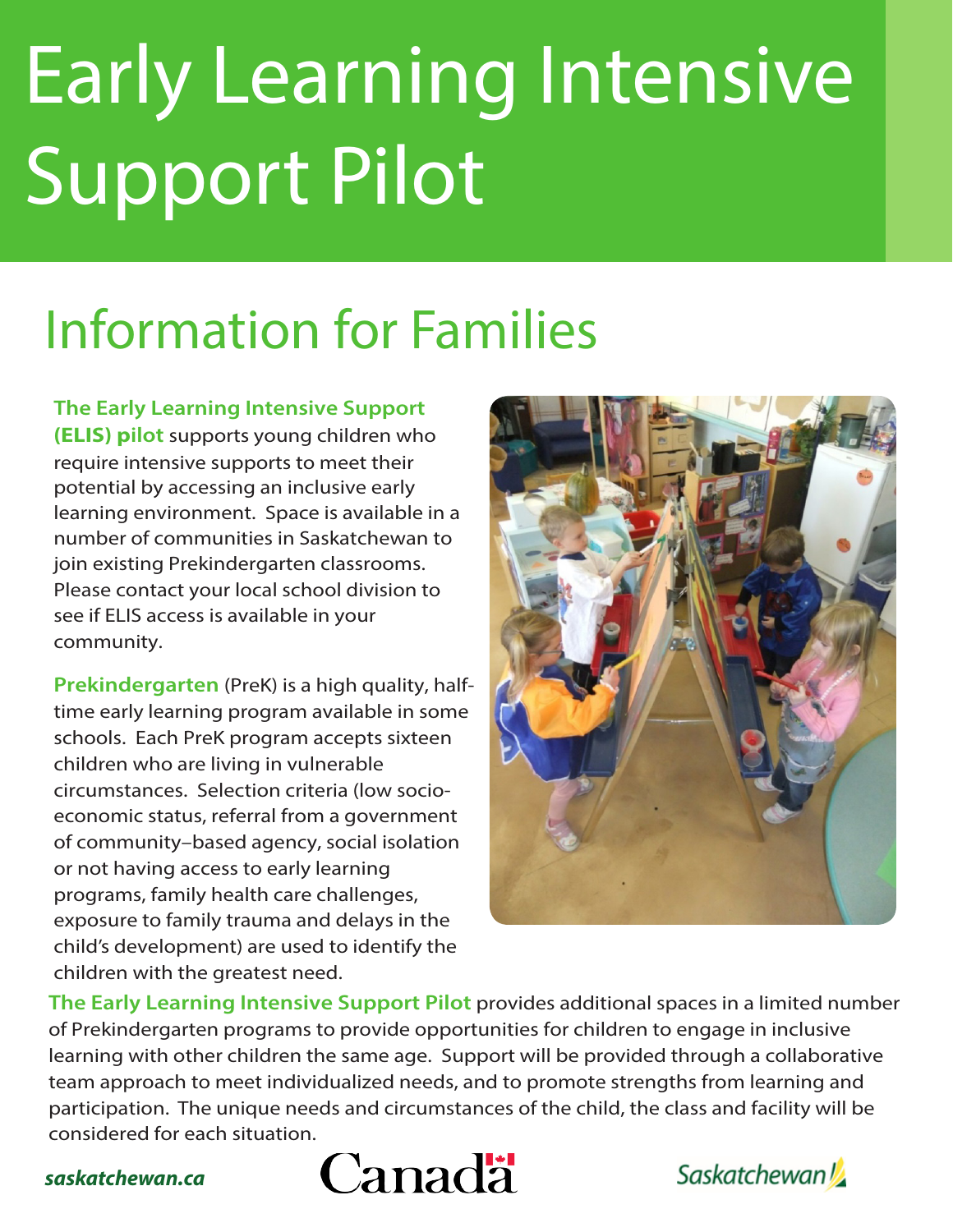#### **Can my child access this support?**

The Early Learning Intensive Support pilot is for children who have significant developmental delays and require intensive support to meet their potential. This may include but is not restricted to children with visual impairments, who are deaf or hard of hearing, have autism spectrum disorder or complex medical needs. A medical diagnosis is not required to qualify but there are a limited number of spaces available so not all children will be accepted to receive this support. Factors such as the age of the child and other available services may impact which child is given priority. The school division determines which PreK programs will provide early learning intensive supports. Factors considered include the unique needs and circumstances of the child, the class and the school.

#### **How old does my child have to be to attend?**

Children who are three or four years of age can attend the program, although priority will be given to four-year-olds.

#### **What kind of support will my child have in the classroom?**

The Prekindergarten program is led by a teacher with the support of a Prekindergarten associate. An educational assistant will also be assigned to the program who will assist the teacher to support meaningful participation of all children in the early learning program through interactions with peers, the development of play skills and incorporating individualized goals. An Inclusion and Intervention Plan (IIP) will be created for children requiring intensive supports. IIPs are planning documents that describe a child's unique individualized plan. These plans are created by parents/guardians, teachers and others who may support the child and will outline the supports and services your child will receive.

#### **What if my child is also attending another early learning program?**

Preference will be given to children who are **not** enrolled in another early learning program where intensive supports are being provided, including licensed child care. This is to reduce transitions for the child throughout the day, match family care needs with program hours and to ensure that the maximum number of children have access to an early learning program. Note: In licensed child care facilities, families may qualify for an enhanced accessibility grant which the centre can use to hire additional staff to support the integration and achievement of the child's individual goals in the early learning program.

## **What is the role of family in the Early Learning Intensive Support Pilot?**

Family engagement is an integral part of Prekindergarten. Many opportunities will exist to participate and support your child's learning experiences in meaningful ways within the program. In addition, you will be part of the collaborative team, identifying and planning individualized goals, planning for transitions and problem solving together.

#### **How will my child be transported to the program?**

Families are responsible to transport children to and from the program.

## **How do I apply for Early Learning Intensive Supports?**

Contact your school division for an application form and more information.





#### *saskatchewan.ca*